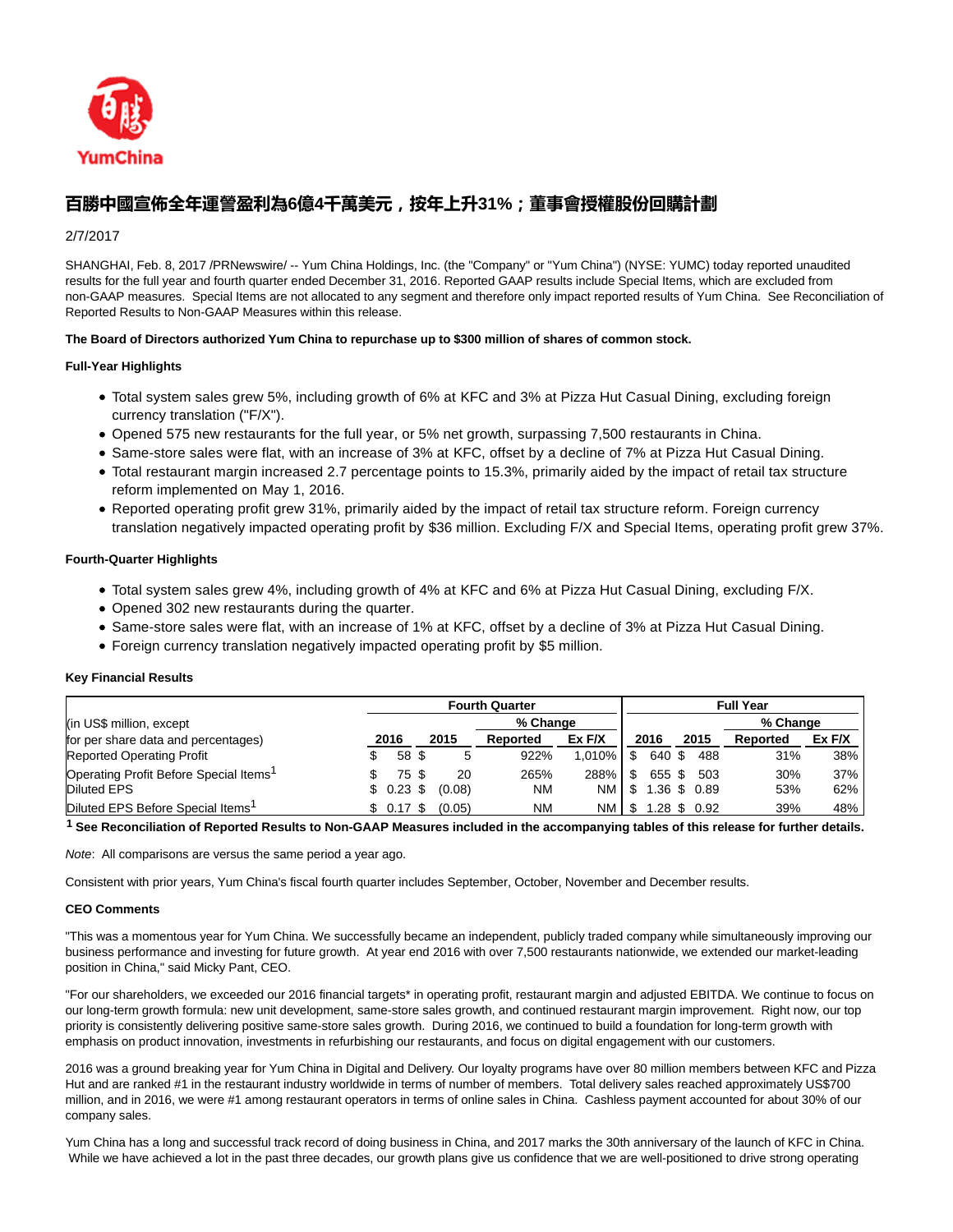performance and generate high returns for our shareholders over the long run. We believe the majority of our restaurants in China are yet to be built."

\*As detailed in our October 2016 investor conference.

#### **New-Unit Development and Asset Upgrades**

We believe development opportunities across China will provide us with new restaurant growth for all of our brands. Increasing urban population, continued development of city clusters and new transportation hubs provide growth opportunities for our nationwide development team.

- Opened 575 new restaurants for the year and 302 for the fourth quarter, driven by development of the KFC brand.
- 96 of the new restaurants were opened in 56 new cities.
- Remodeled 791 restaurants, focused on KFC. Over 75% of Yum China's current store portfolio has been remodeled or built in the past five years.
- Opened first Taco Bell restaurant in Shanghai, China.

|                                                                     |        | <b>New Units</b> | <b>Restaurant Count</b> |                                                   |  |  |
|---------------------------------------------------------------------|--------|------------------|-------------------------|---------------------------------------------------|--|--|
|                                                                     | Fourth |                  |                         |                                                   |  |  |
|                                                                     |        |                  |                         | Quarter Full Year Full Year % Change <sup>1</sup> |  |  |
| Yum China                                                           | 302    | 575              | 7,562                   | 5%                                                |  |  |
| <b>KFC</b>                                                          | 179    | 323              | 5,224                   | 4%                                                |  |  |
| Pizza Hut Casual Dining                                             | 87     | 178              | 1.714                   | 9%                                                |  |  |
| Pizza Hut Home Service, Little Sheep, East Dawning<br>and Taco Bell |        |                  |                         |                                                   |  |  |
|                                                                     | 36     | 74               | 624                     | 4%                                                |  |  |

1 Represents year-over-year change

#### **Digital and Delivery Annual Update**

Digital and delivery provide us with new growth opportunities. We are aggressively embracing leading technologies such as location-based service and mobile payment. Our delivery business has continued to grow with our own network and with the help of aggregators.

- Members in the loyalty programs increased to over 60 million for KFC and over 20 million for Pizza Hut Casual Dining at year end.
- Mobile payments reached about 17% of company sales in 2016, with over \$2 billion in company sales paid using cashless payment methods.
- Delivery represented about 10% of company sales for 2016.

#### **Restaurant Margin**

- For the year, Yum China restaurant margin increased 2.7 percentage points to 15.3%, primarily aided by the impact of retail tax structure reform. This is reflected primarily in lower food and paper cost. Wage inflation of 8% partially offset these effects.
- For the quarter, Yum China restaurant margin increased 3.0 percentage points to 11.0%, primarily aided by the impact of retail tax structure reform. Wage inflation companywide and commodity inflation at KFC partially offset these effects.

|                         |            | <b>Fourth Quarter</b> |             |             | <b>Full Year</b> |          |
|-------------------------|------------|-----------------------|-------------|-------------|------------------|----------|
|                         |            |                       | % ppts      |             |                  | $%$ ppts |
|                         | 2016       |                       | 2015 change | 2016        | 2015             | change   |
| Yum China               | 11.0% 8.0% |                       | 3.0         |             | 15.3% 12.6%      | 2.7      |
| <b>KFC</b>              | 11.7% 9.5% |                       | 2.2         | 16.3% 13.3% |                  | 3.0      |
| Pizza Hut Casual Dining | 10.4% 5.6% |                       | 4.8         | 14.0%       | 12.3%            |          |

## **Diluted Share Count**

Pursuant to the strategic investment agreement between Yum China, Primavera Capital Group ("Primavera"), and Zhejiang Ant Small and Micro Financial Services Group Co., Ltd. ("Ant Financial"), collectively referred to as strategic investors, Yum China issued approximately 19 million shares of common stock to Primavera and Ant Financial on November 1, 2016. The reported full year 2016 diluted share count of 369 million is based on the weighted average number of days for the period that the shares or dilutive equity awards were outstanding, and includes only two months of impact from the shares issued to our two strategic investors on November 1, 2016 and public company stock compensation programs. On a pro forma basis, assuming all shares and dilutive equity awards were issued and outstanding on January 1, 2016, the total diluted share count would be 395 million. This would have reduced diluted EPS to \$1.27 from \$1.36.

|                                              | <b>Pro Forma</b>               |  |
|----------------------------------------------|--------------------------------|--|
| (in US\$ million, except for per share data) | Reported Adjustments Pro Forma |  |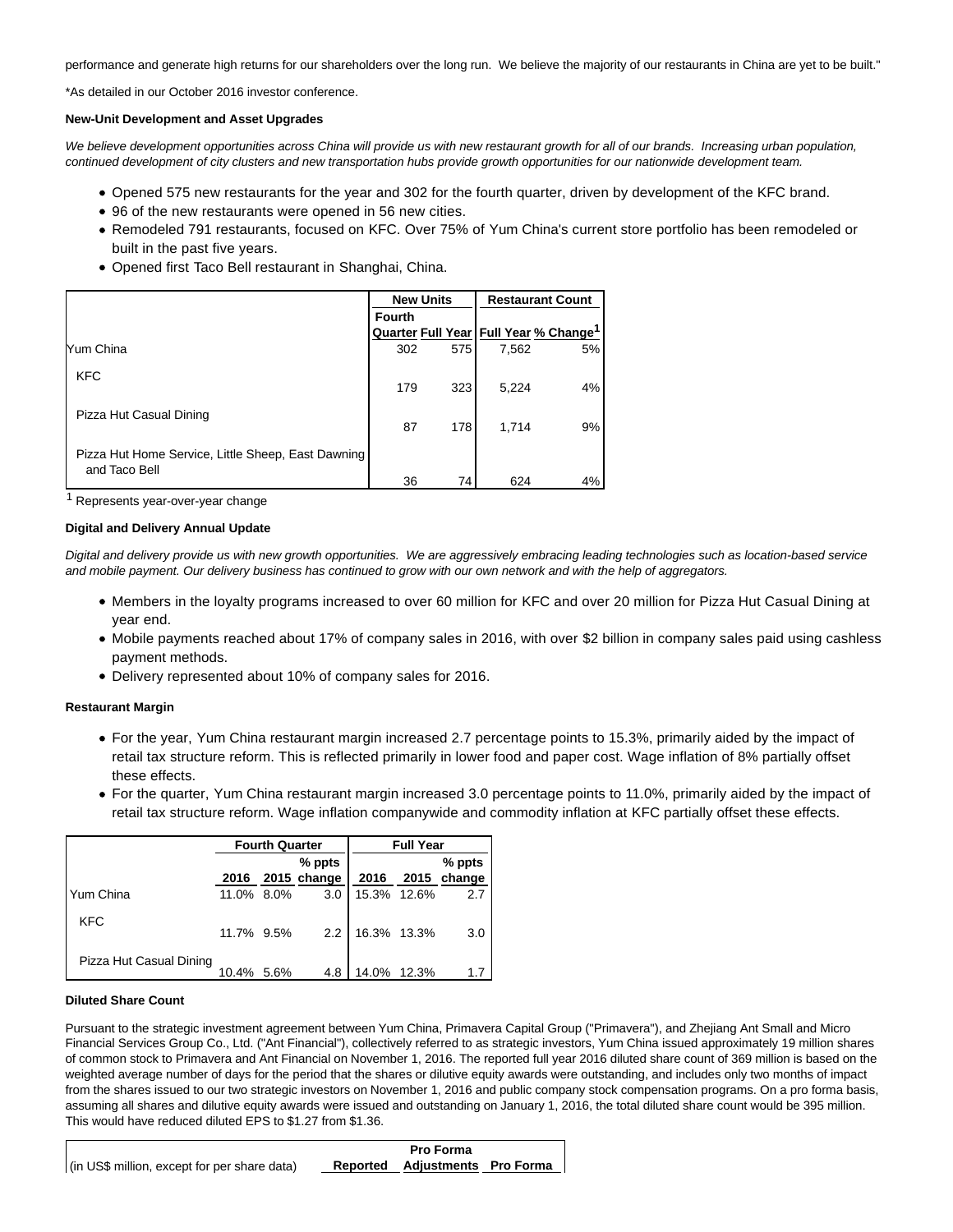| l Net Income - Yum China                                                       | 502  | — \$   | 502    |
|--------------------------------------------------------------------------------|------|--------|--------|
| Weighted average diluted shares outstanding 369,143,838 26,208,256 395,352,094 |      |        |        |
| l Diluted Earnings Per Share                                                   | l.36 | $-$ \$ | 1.27 I |

## **Share Repurchase Program**

The Board of Directors authorized Yum China to repurchase up to \$300 million of shares of common stock. These shares may be repurchased from time to time in the open market, through privately negotiated transactions or other programs, subject to market conditions and other factors.

#### **Conference Call**

Yum China Holdings, Inc. will host a conference call to review the Company's financial performance and strategies at **7:00 p.m.** US Eastern Time on Tuesday, February 7, 2017 (**8:00 a.m.** Beijing/HK time on February 8, 2017). A copy of the presentation will be available on the Yum China Holdings, Inc. website, [http://ir.yumchina.com](http://ir.yumchina.com/)

US: +1-845-675-0437 or +1-866-519-4004 Hong Kong: +852-3018-6771 or 800-906-601 Mainland China: 400-6208-038 or 800-8190-121 International: +65-6713-5090 Passcode: Yum China 2016

A replay of the conference call may be accessed by phone at the following numbers until February 15, 2017:

US: +1-855-452-5696 or +1-646-254-3697 Hong Kong: +852-3051 2780 or 800-963-117 International: +61-2-8199-0299 Passcode: 52095978

The webcast and the playback can be accessed via the internet by visiting the Yum China Holdings, Inc. website, [http://ir.yumchina.com](http://ir.yumchina.com/)

#### **Forward-Looking Statements**

This press release contains "forward-looking statements" within the meaning of Section 27A of the Securities Act of 1933 and Section 21E of the Securities Exchange Act of 1934. We intend all forward-looking statements to be covered by the safe harbor provisions of the Private Securities Litigation Reform Act of 1995. Forward-looking statements generally can be identified by the fact that they do not relate strictly to historical or current facts and by the use of forward-looking words such as "expect," "expectation," "believe," "anticipate," "may," "could," "intend," "belief," "plan," "estimate," "target," "predict," "likely," "will," "should," "forecast," "outlook" or similar terminology. These statements are based on current estimates and assumptions made by us in light of our experience and perception of historical trends, current conditions and expected future developments, as well as other factors that we believe are appropriate and reasonable under the circumstances, but there can be no assurance that such estimates and assumptions will prove to be correct. Forward-looking statements include, without limitation, statements regarding the future business plans and earnings and performance of Yum China, anticipated effects of population and macroeconomic trends, and statements regarding the capital structure of Yum China. Forward-looking statements are not guarantees of performance and are inherently subject to known and unknown risks and uncertainties that are difficult to predict and could cause our actual results to differ materially from those indicated by those statements. We cannot assure you that any of our expectations, estimates or assumptions will be achieved. The forward-looking statements included in this press release are only made as of the date of this press release, and we disclaim any obligation to publicly update any forward-looking statement to reflect subsequent events or circumstances, except as required by law. Numerous factors could cause our actual results to differ materially from those expressed or implied by forward-looking statements, including, without limitation: whether we are able to achieve development goals at the times and in the amounts currently anticipated, if at all, the success of our marketing campaigns and product innovation, our ability to maintain food safety and quality control systems, our ability to control costs and expenses, including tax costs, as well as changes in political, economic and regulatory conditions in China. In addition, other risks and uncertainties not presently known to us or that we currently believe to be immaterial could affect the accuracy of any such forward-looking statements. All forward-looking statements should be evaluated with the understanding of their inherent uncertainty. You should consult our filings with the Securities and Exchange Commission (including the information set forth under the captions "Risk Factors" and "Cautionary Statement Concerning Forward-Looking Statements" in the Information Statement included in our Registration Statement on Form 10) for additional detail about factors that could affect our financial and other results.

### **About Yum China Holdings, Inc.**

Yum China Holdings, Inc. is a licensee of Yum! Brands in mainland China. It has exclusive rights in mainland China to KFC, China's leading quickservice restaurant brand, Pizza Hut, the leading casual dining restaurant brand in China, and Taco Bell, which opened its first restaurant in China at the end of 2016. Yum China also owns the Little Sheep and East Dawning concepts outright. Yum China is well positioned for growth thanks to its strong competitive position, integration of its brands into Chinese popular culture and consumers' daily lives, expanding geographic footprint in China and existing operational expertise. It has a strong capital position, no external debt and expects to continue growing its system sales and profit by adding new restaurants and through growing same-store sales. Yum China had more than 7,500 restaurants and more than 420,000 employees in over 1,100 cities at 2016 year end. A new generation of younger consumers who are digitally sophisticated and brand driven are fueling growth in consumption in China. The ongoing growth of the middle class and urban population in China is expected to create the world's largest market for restaurant brands, with Yum China poised to be the market leader.

Analysts are invited to contact:

Christie Ju, Vice President – Finance, Investor Relations, at +86 21 2407 8090

Michelle Shen, Director – Finance, Investor Relations, at +86 21 2407 8260

Members of the media are invited to contact:

Forest Liu, Director, Public Affairs, at +86 21 2407 7505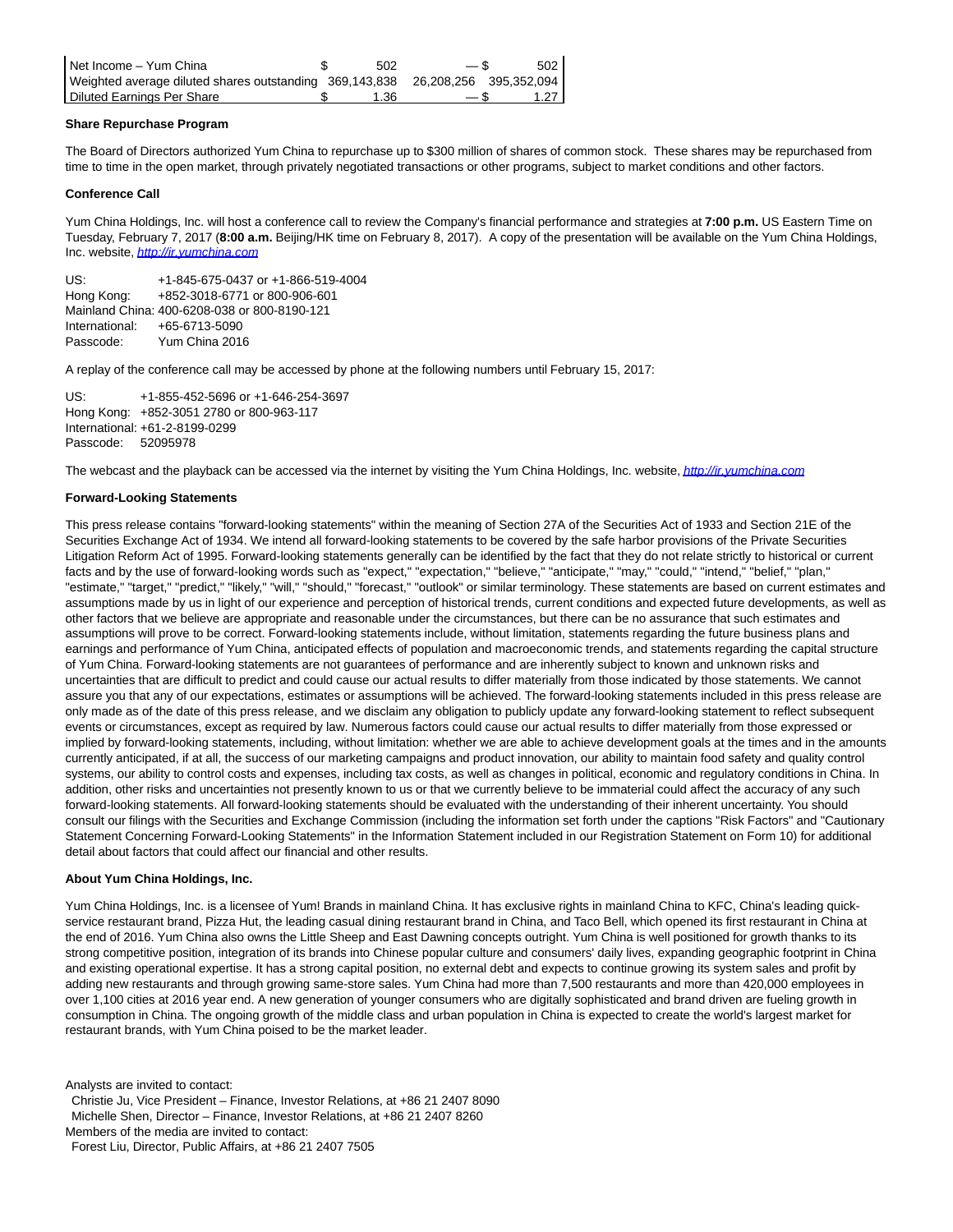## **Yum China Holdings, Inc. Consolidated and Combined Summary of Results (amounts in US\$ million, except for number of shares and per share amounts) (unaudited)**

|                                                        | Quarter ended  |                          | % Change  | Year ended       |             | % Change  |
|--------------------------------------------------------|----------------|--------------------------|-----------|------------------|-------------|-----------|
|                                                        | 12/31/16       | 12/31/15                 | B/(W)     | 12/31/16         | 12/31/15    | B/(W)     |
| <b>Revenues</b>                                        |                |                          |           |                  |             |           |
| Company sales                                          | \$<br>1,938 \$ | 2,011                    | (4)       | \$<br>$6,622$ \$ | 6,789       | (2)       |
| Franchise fees and income                              | 40             | 37                       | 8         | 130              | 120         | 8         |
| Total revenues                                         | 1,978          | 2,048                    | (3)       | 6,752            | 6,909       | (2)       |
| <b>Costs and Expenses, Net</b>                         |                |                          |           |                  |             |           |
| Company restaurants                                    |                |                          |           |                  |             |           |
| Food and paper                                         |                |                          |           |                  |             |           |
|                                                        | 558            | 641                      | 13        | 1,919            | 2,159       | 11        |
| Payroll and employee benefits                          |                |                          |           |                  |             |           |
|                                                        | 469            | 453                      | (3)       | 1,432            | 1,386       | (3)       |
| Occupancy and other operating expenses                 | 697            | 754                      | 8         | 2,259            | 2,386       | 5         |
| Company restaurant expenses                            | 1,724          | 1,848                    | 7         | 5,610            | 5,931       | 5         |
| General and administrative expenses                    | 153            | 137                      | (12)      | 424              | 395         | (7)       |
| Franchise expenses                                     | 20             | 21                       | 3         | 71               | 70          | (1)       |
| Closures and impairment expenses, net                  | 42             | 42                       |           | 78               | 64          | (22)      |
| Refranchising gain, net                                | (7)            | (6)                      |           | (15)             | (13)        | 9         |
| Other (income) expense, net                            | (12)           | $\mathbf{1}$             | <b>NM</b> | (56)             | (26)        | 113       |
| Total costs and expenses, net                          | 1,920          | 2,043                    | 6         | 6,112            | 6,421       | 5         |
| <b>Operating Profit</b>                                | 58             | 5                        | 922       | 640              | 488         | 31        |
| Interest income, net                                   | 4              | 4                        | 19        | 11               | 8           | 50        |
| Changes in fair value of financial instruments         | 21             |                          | <b>NM</b> | 21               |             | <b>NM</b> |
| <b>Income Before Income Taxes</b>                      | 83             | 9                        | 830       | 672              | 496         | 36        |
| Income tax benefit (provision)                         | $\overline{7}$ | (38)                     | <b>NM</b> | (158)            | (168)       | 6         |
| Net income (loss) - including noncontrolling interests | 90             | (29)                     | <b>NM</b> | 514              | 328         | 57        |
| Net income - noncontrolling interests                  | 2              | $\overline{\phantom{0}}$ | <b>NM</b> | 12               | 5           | 154       |
| Net Income (Loss) - Yum China Holdings, Inc.           | \$<br>88\$     | (29)                     | <b>NM</b> | \$<br>502 \$     | 323         | 55        |
| Effective tax rate                                     | (8.4)%         | 437.4%                   | <b>NM</b> | 23.5%            | 33.9%       | 10.4ppts. |
| <b>Basic Earnings (Loss) Per Share</b>                 | $0.23$ \$      | (0.08)                   | <b>NM</b> | \$<br>$1.36$ \$  | 0.89        | 54        |
| Weighted average shares outstanding                    | 375,718,539    | 363,758,219              | <b>NM</b> | 367,744,992      | 363,758,219 | <b>NM</b> |
|                                                        |                |                          |           |                  |             |           |
| <b>Diluted Earnings (Loss) Per Share</b>               | $0.23$ \$      | (0.08)                   | <b>NM</b> | \$<br>$1.36$ \$  | 0.89        | 53        |
| Weighted average shares outstanding                    | 379,915,075    | 363,758,219              | <b>NM</b> | 369,143,838      | 363,758,219 | <b>NM</b> |

Percentages may not recompute due to rounding.

# **Yum China Holdings, Inc. KFC Operating Results (amounts in US\$ million) (unaudited)**

|                                                       | Quarter ended    |                   | % Change |                   | Year ended | % Change |
|-------------------------------------------------------|------------------|-------------------|----------|-------------------|------------|----------|
|                                                       |                  | 12/31/16 12/31/15 | B/(W)    | 12/31/16 12/31/15 |            | B/(W)    |
| <b>Revenues</b>                                       |                  |                   |          |                   |            |          |
| Company sales                                         | \$<br>$1.334$ \$ | 1.395             | (4)      | 4.572\$<br>\$     | 4,652      | (2)      |
| Franchise fees and income                             | 37               | 35                | 6        | 124               | 116        | 7        |
| Total revenues                                        | 1,371            | 1,430             | (4)      | 4,696             | 4,768      | (2)      |
| <b>Costs and Expenses, Net</b><br>Company restaurants |                  |                   |          |                   |            |          |
| Food and paper                                        | 401              | 454               | 12       | 1.368             | 1.512      | 10       |
| Payroll and employee benefits                         | 308              | 298               | (3)      | 933               | 903        | (3)      |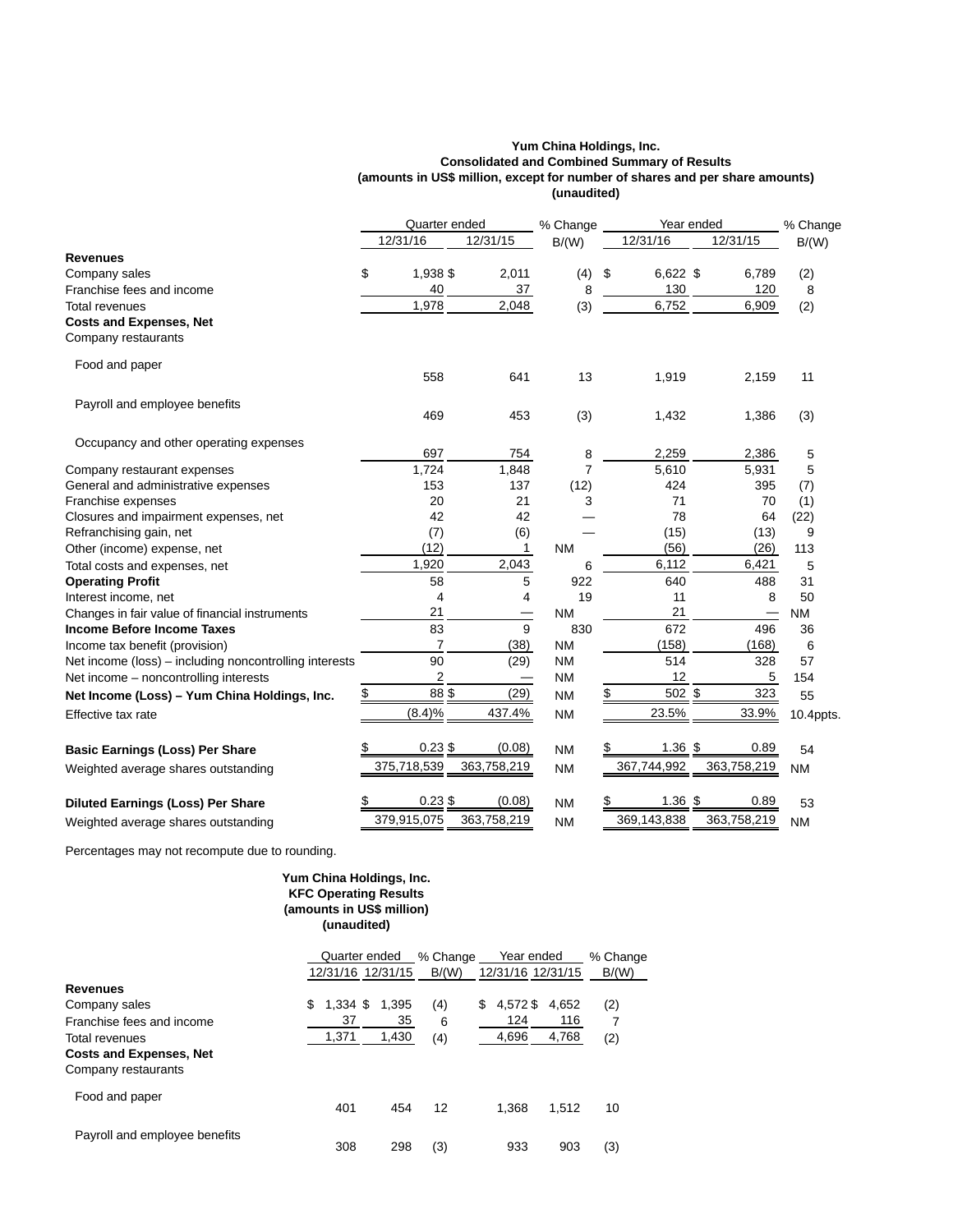| Occupancy and other operating expenses |                   |        |               |        |        |            |
|----------------------------------------|-------------------|--------|---------------|--------|--------|------------|
|                                        | 469               | 509    | 8             | 1,525  | 1,617  | 6          |
| Company restaurant expenses            | 1,178             | 1,261  |               | 3,826  | 4,032  | 5          |
| General and administrative expenses    | 60                | 54     | (11)          | 161    | 150    | (7)        |
| Franchise expenses                     | 18                | 21     | 14            | 68     | 70     | 2          |
| Closures and impairment expenses, net  | 16                | 33     | 51            | 41     | 50     | 18         |
| Other income, net                      | (7)               | (7)    | (1)           | (45)   | (33)   | 37         |
| Total costs and expenses, net          | 1.265             | 1,362  |               | 4,051  | 4,269  | 5          |
| <b>Operating Profit</b>                | $106 \text{ }$ \$ | 68     | 60            | 645\$  | 499    | 29         |
| Company sales                          | 100.0%            | 100.0% |               | 100.0% | 100.0% |            |
| Food and paper                         | 30.1              | 32.5   | 2.4ppts.      | 29.9   | 32.5   | 2.6ppts.   |
| Payroll and employee benefits          | 23.1              | 21.3   | $(1.8)$ ppts. | 20.4   | 19.4   | (1.0)ppts. |
| Occupancy and other operating expenses | 35.1              | 36.7   | 1.6ppts.      | 33.4   | 34.8   | 1.4ppts.   |
| Restaurant margin                      | 11.7%             | 9.5%   | 2.2ppts.      | 16.3%  | 13.3%  | 3.0ppts.   |
| Operating margin                       | 7.9%              | 4.7%   | 3.2ppts.      | 14.1%  | 10.7%  | 3.4ppts.   |

Percentages may not recompute due to rounding.

## **Yum China Holdings, Inc. Pizza Hut Casual Dining Operating Results (amounts in US\$ million) (unaudited)**

|                                                       | Quarter ended    |                   | Year ended<br>% Change |              |                   | % Change      |
|-------------------------------------------------------|------------------|-------------------|------------------------|--------------|-------------------|---------------|
|                                                       |                  | 12/31/16 12/31/15 | B/(W)                  |              | 12/31/16 12/31/15 | B/(W)         |
| <b>Revenues</b>                                       |                  |                   |                        |              |                   |               |
| Company sales                                         | \$<br>520        | 523               |                        | \$<br>1,772  | 1,824             | (3)           |
| Franchise fees and income                             | 1                | 1                 | 57                     | 2            |                   | 142           |
| Total revenues                                        | 521              | 524               |                        | 1,774        | 1,825             | (3)           |
| <b>Costs and Expenses, Net</b><br>Company restaurants |                  |                   |                        |              |                   |               |
| Food and paper                                        | 131              | 156               | 16                     | 464          | 543               | 14            |
| Payroll and employee benefits                         | 135              | 126               | (7)                    | 415          | 391               | (6)           |
| Occupancy and other operating expenses                | 200              | 212               | 5                      | 645          | 665               | 3             |
| Company restaurant expenses                           | 466              | 494               | 5                      | 1,524        | 1,599             | 5             |
| General and administrative expenses                   | 26               | 24                | (10)                   | 80           | 73                | (10)          |
| Franchise expenses                                    | $\overline{2}$   |                   | <b>NM</b>              | 3            |                   | <b>NM</b>     |
| Closures and impairment expenses, net                 | 7                | 7                 | 15                     | 17           | 8                 | (112)         |
| Total costs and expenses, net                         | 501              | 525               | 5                      | 1,624        | 1,680             | 3             |
| <b>Operating Profit</b>                               | $20 \text{ }$ \$ | (1)               | <b>NM</b>              | 150 \$<br>\$ | 145               | 4             |
| Company sales                                         | 100.0%           | 100.0%            |                        | 100.0%       | 100.0%            |               |
| Food and paper                                        | 25.2             | 29.8              | 4.6ppts.               | 26.2         | 29.8              | 3.6ppts.      |
| Payroll and employee benefits                         | 25.9             | 24.1              | $(1.8)$ ppts.          | 23.4         | 21.5              | $(1.9)$ ppts. |
| Occupancy and other operating expenses                | 38.5             | 40.5              | 2.0ppts. $\_$          | 36.4         | 36.4              | -ppts.        |
| Restaurant margin                                     | 10.4%            | 5.6%              | $4.8$ ppts. $\_\_$     | 14.0%        | 12.3%             | 1.7ppts.      |
| Operating margin                                      | 4.1%             | (0.1)%            | $4.2$ ppts. $\_\_$     | 8.5%         | 7.9%              | 0.5ppts.      |

Percentages may not recompute due to rounding.

## **Yum China Holdings, Inc. Consolidated and Combined Balance Sheets (amounts in US\$ million, except for number of shares) (unaudited)**

|                                           | 12/31/16 | 12/31/15    |  |
|-------------------------------------------|----------|-------------|--|
| <b>ASSETS</b>                             |          |             |  |
| <b>Current Assets</b>                     |          |             |  |
| Cash and cash equivalents                 | 885<br>S | 425<br>- 35 |  |
| Short-term investments                    | 79       |             |  |
| Accounts receivable, net                  | 74       | 33          |  |
| Inventories, net                          | 268      | 189         |  |
| Prepaid expenses and other current assets | 120      | 152         |  |
| <b>Total Current Assets</b>               |          |             |  |
|                                           | 1.426    | 799         |  |
| Property, plant and equipment, net        | 1,647    | 1,841       |  |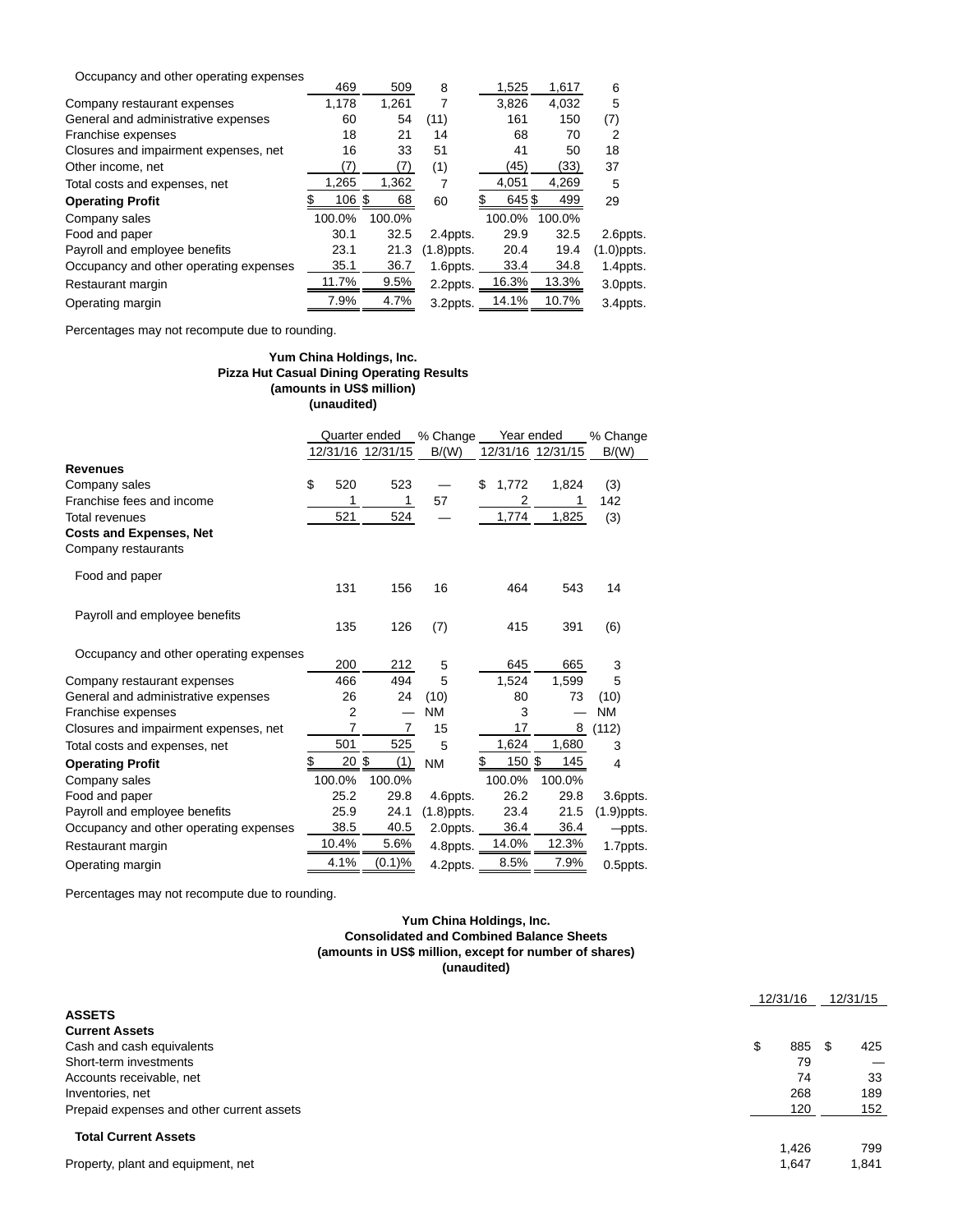| Goodwill<br>Intangible assets, net<br>Investments in unconsolidated affiliates<br>Other assets<br>Deferred income taxes | 79<br>88<br>71<br>254<br>162 | 85<br>107<br>61<br>192<br>116 |
|-------------------------------------------------------------------------------------------------------------------------|------------------------------|-------------------------------|
| <b>Total Assets</b>                                                                                                     | 3,727                        | 3,201                         |
| <b>LIABILITIES, REDEEMABLE NONCONTROLLING INTEREST AND EQUITY</b><br><b>Current Liabilities</b>                         |                              |                               |
| Accounts payable and other current liabilities<br>Income taxes payable                                                  | 971<br>33                    | 926<br>22                     |
| <b>Total Current Liabilities</b>                                                                                        |                              |                               |
| Capital lease obligations                                                                                               | 1,004<br>28                  | 948<br>34                     |
| Other liabilities and deferred credits                                                                                  | 252                          | 234                           |
| <b>Total Liabilities</b>                                                                                                |                              |                               |
|                                                                                                                         | 1,284                        | 1,216<br>6                    |
| <b>Redeemable Noncontrolling Interest</b><br><b>Equity</b>                                                              |                              |                               |
| Common stock, \$0.01 par value; 1,000,000,000 shares authorized; 383,344,835.42 shares                                  |                              |                               |
| and nil shares issued and outstanding at December 31, 2016 and 2015, respectively                                       | 4                            |                               |
| Treasury stock                                                                                                          | (20)                         |                               |
| Additional paid-in capital                                                                                              | 2,352                        |                               |
| Retained earnings <sup>(a)</sup>                                                                                        | 40                           |                               |
| Parent Company Investment <sup>(b)</sup>                                                                                |                              | 1,791                         |
| Accumulated other comprehensive income                                                                                  | $\mathbf{1}$                 | 130                           |
| Total Equity - Yum China Holdings, Inc.                                                                                 |                              |                               |
|                                                                                                                         | 2,377                        | 1,921                         |
| Noncontrolling interests                                                                                                | 66                           | 58                            |
| <b>Total Equity</b>                                                                                                     | 2,443                        | 1,979                         |
|                                                                                                                         |                              |                               |
| Total Liabilities, Redeemable Noncontrolling Interest and Equity                                                        | \$<br>3,727                  | \$<br>3,201                   |

(a) Retained earnings represent the Company's earnings after taxes generated from November 1, 2016 to December 31, 2016.

(b) Parent Company Investment represents Yum! Brands, Inc.'s ("YUM") historical investment in the Company, the Company's accumulated net earnings after taxes, and the net effect of transactions with and allocations from YUM. Upon the spin-off, Parent Company Investment was reclassified into the Company's common stock and additional paid-in capital.

## **Yum China Holdings, Inc. Consolidated and Combined Statements of Cash Flows (amounts in US\$ million) (unaudited)**

|                                                                 | Year ended        |      |
|-----------------------------------------------------------------|-------------------|------|
|                                                                 | 12/31/16 12/31/15 |      |
| <b>Cash Flows - Operating Activities</b>                        |                   |      |
| Net income - including noncontrolling interests                 | \$<br>514 \$      | 328  |
| Depreciation and amortization                                   | 402               | 425  |
| Closures and impairment expenses                                | 78                | 64   |
| Refranchising gain                                              | (15)              | (13) |
| Deferred income taxes                                           | (40)              | 29   |
| Equity income from investments in unconsolidated affiliates     | (54)              | (41) |
| Distributions of income received from unconsolidated affiliates | 35                | 21   |
| Excess tax benefit from share-based compensation                | (2)               | (3)  |
| Share-based compensation expense                                | 16                | 14   |
| Gain from changes in fair value of financial instruments        | (21)              |      |
| Changes in accounts receivable                                  | (54)              | (5)  |
| Changes in inventories                                          | (96)              | 61   |
| Changes in prepaid expenses and other current assets            |                   | (8)  |
| Changes in accounts payable and other current liabilities       | 123               | 31   |
| Changes in income taxes payable                                 | 6                 | (14) |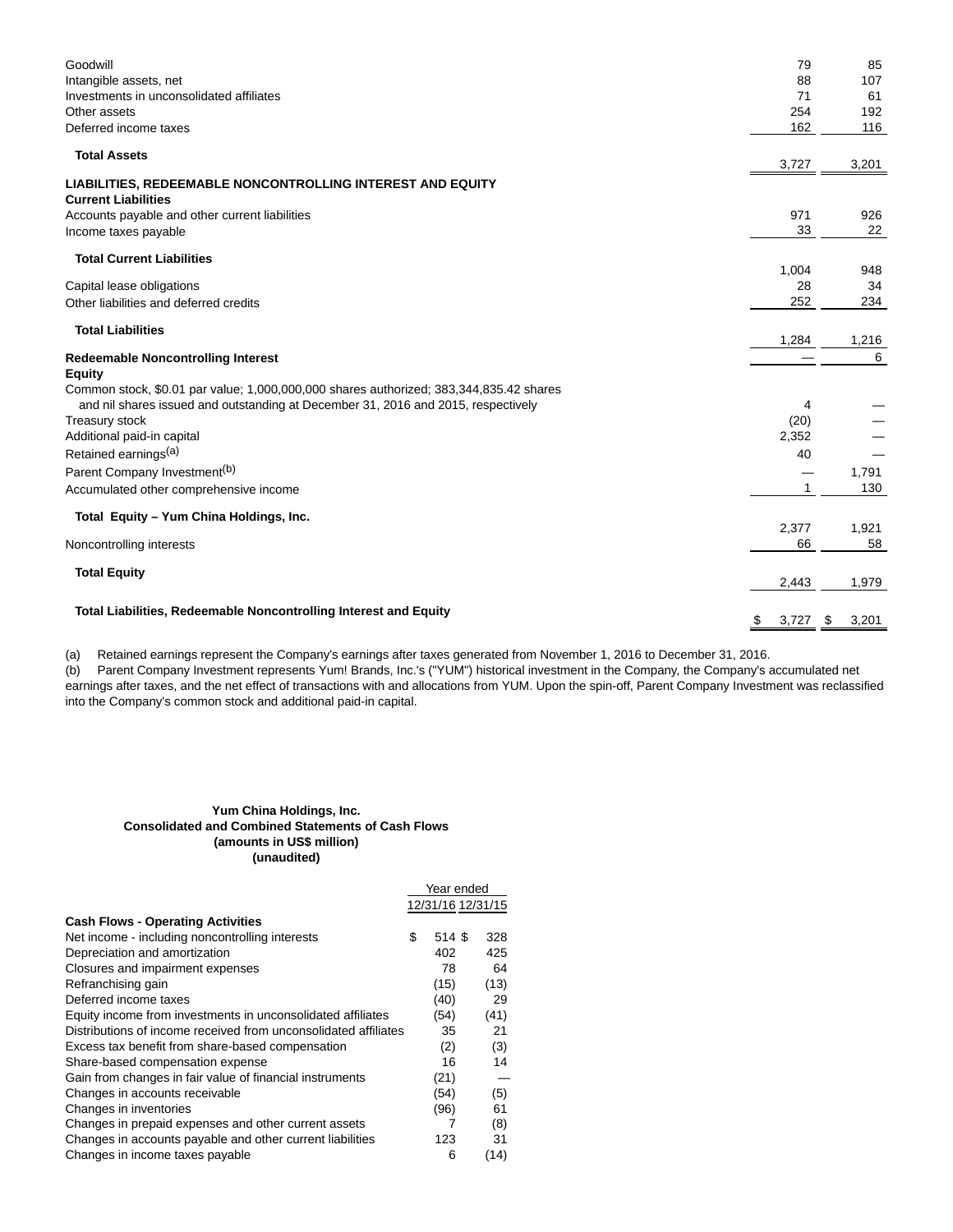| Other, net                                                  | 35)   | 21    |
|-------------------------------------------------------------|-------|-------|
| <b>Net Cash Provided by Operating Activities</b>            | 864   | 910   |
| <b>Cash Flows - Investing Activities</b>                    |       |       |
| Capital spending                                            | (436) | (512) |
| Changes in short-term investments, net                      | (83)  |       |
| Proceeds from refranchising of restaurants                  | 32    | 27    |
| Proceeds from disposal of aircraft                          | 19    |       |
| Other, net                                                  | (3)   | (8)   |
| <b>Net Cash Used in Investing Activities</b>                | (471) | (493) |
| <b>Cash Flows - Financing Activities</b>                    |       |       |
| Net transfers to Parent                                     | (357) | (214) |
| Payment of capital lease obligations                        | (3)   | (2)   |
| Excess tax benefit from share-based compensation            | 2     | 3     |
| Proceeds from issuance of common stock and warrants         | 460   |       |
| Other, net                                                  | (7)   |       |
| Net Cash Provided by (Used in) Financing Activities         | 95    | (213) |
| <b>Effect of Exchange Rate on Cash and Cash Equivalents</b> | (28)  | (17)  |
| Net Increase in Cash and Cash Equivalents                   | 460   | 187   |
| Cash and Cash Equivalents - Beginning of Year               | 425   | 238   |
| Cash and Cash Equivalents - End of Year                     | 885\$ | 425   |

## **Reconciliation of Reported Results to Non-GAAP Measures (amounts in US\$ million, except for number of shares and per share amounts) (unaudited)**

#### In this press release:

- The Company provides certain percentage changes excluding the impact of foreign currency translation ("F/X"). These amounts are derived by translating current year results at prior year average exchange rates. We believe the elimination of the foreign currency translation impact provides better year-to-year comparability without the distortion of foreign currency fluctuations.
- System sales growth includes the results of all restaurants regardless of ownership, including Company-owned, franchise and unconsolidated affiliate restaurants that operate our concepts, except for non-Company-owned restaurants for which we do not receive a sales-based royalty. Sales of franchise and unconsolidated affiliate restaurants typically generate ongoing franchise fees for the Company at a rate of approximately 6% of system sales. Franchise and unconsolidated affiliate restaurant sales are not included in Company sales on the Consolidated and Combined Statements of Income; however, the franchise fees are included in the Company's revenues. We believe system sales growth is useful to investors as a significant indicator of the overall strength of our business as it incorporates all of our revenue drivers, Company and franchise same-store sales as well as net unit growth.
- Same-store sales growth is the estimated percentage change in sales of all restaurants that have been open and in the Company system one year or more.
- Company Restaurant profit ("Restaurant profit") is defined as Company sales less expenses incurred directly by our Company-owned restaurants in generating Company sales. Company restaurant margin as a percentage of sales is defined as Restaurant profit divided by Company sales.

In addition to the results provided in accordance with US Generally Accepted Accounting Principles ("GAAP") in this press release, the Company provides non-GAAP measures which present Operating Profit before Special Items, Diluted Earnings (Loss) Per Common Share before Special Items, effective tax rate before Special Items and Adjusted EBITDA. Included in Special Items are reversal of (provision for) losses associated with planned sales of aircraft, incremental restaurant-level impairment upon spin-off, changes in fair value of financial instruments and impact of the redemption of the Little Sheep noncontrolling interest. These amounts are described in (b), (c), (d), (e) and (f) in the accompanying notes. The Company excludes impact from Special Items for the purpose of evaluating performance internally. Special Items are not included in any of our segment results. These non-GAAP measures are not intended to replace the presentation of our financial results in accordance with GAAP. Rather, the Company believes that the presentation of these non-GAAP measures provides additional information to investors to facilitate the comparison of past and present results, excluding those items that the Company does not believe are indicative of our ongoing operations due to their size and/or nature. These non-GAAP measures should not be considered in isolation or as a substitute for GAAP financial results, but should be read in conjunction with the unaudited Consolidated and Combined Summary of Results and other information presented herein. A reconciliation of non-GAAP measures to the most directly comparable GAAP measures follows.

|                                                                                     | Quarter ended |          | Year ended |          |
|-------------------------------------------------------------------------------------|---------------|----------|------------|----------|
|                                                                                     | 12/31/16      | 12/31/15 | 12/31/16   | 12/31/15 |
| <b>Detail of Special Items</b>                                                      |               |          |            |          |
| Reversal of (provision for) losses associated with sales of aircraft <sup>(b)</sup> |               | (15)     |            | (15)     |
| Incremental restaurant-level impairment upon spin-off <sup>(c)</sup>                |               |          | '17)       |          |
| Special Items Expense - Operating Profit                                            | (17)          | (15)     | (15)       | (15)     |
| Changes in fair value of financial instruments <sup>(d)</sup>                       | 21            |          | 21         |          |
| Tax benefit on Special Items <sup>(e)</sup>                                         |               | 4        | 16         |          |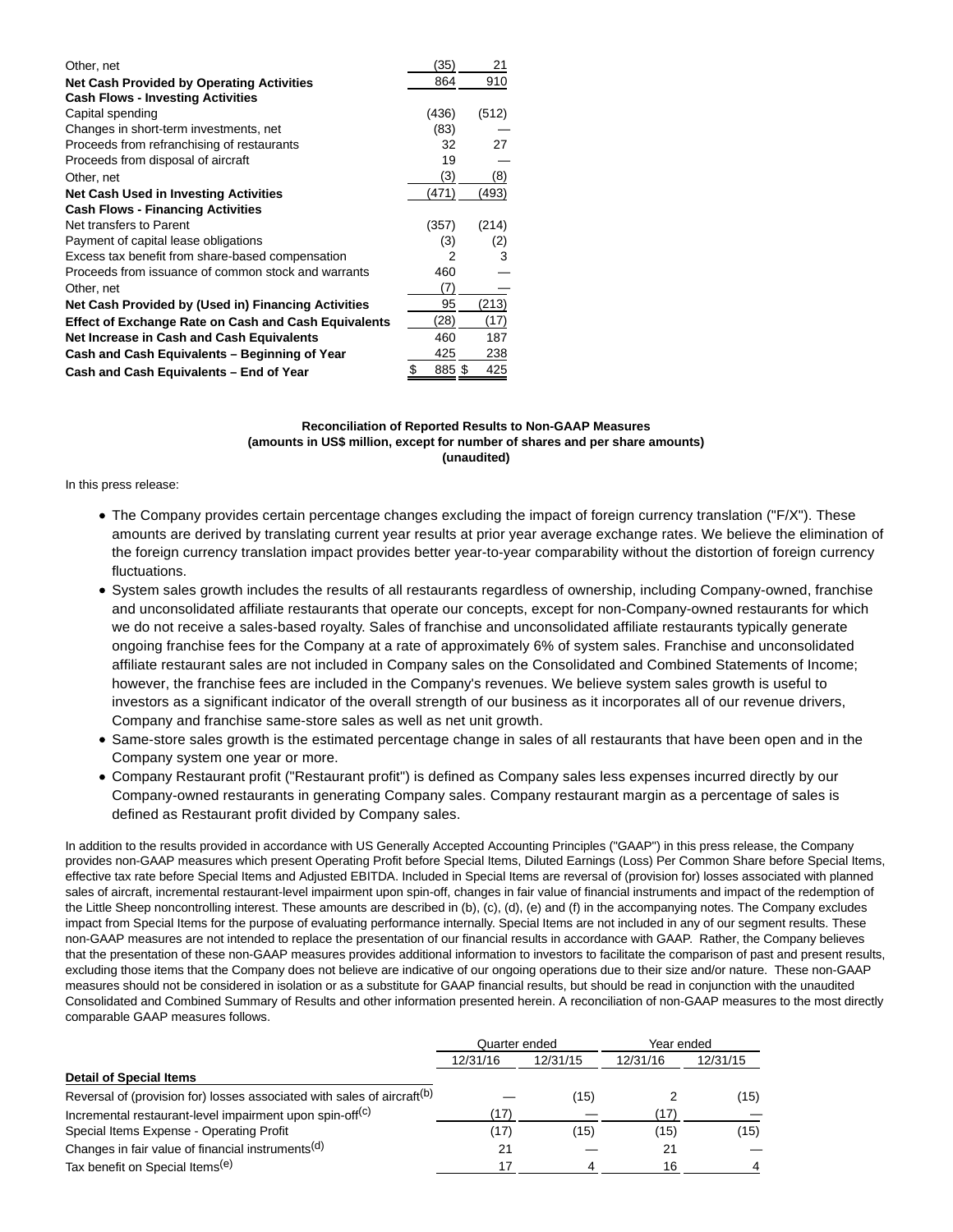| Special items income (expense), net of $tax - including$<br>noncontrolling interests           | 21              | (11)        | 22          | (11)        |
|------------------------------------------------------------------------------------------------|-----------------|-------------|-------------|-------------|
| Special items income (expense), net of tax -                                                   |                 |             |             |             |
| noncontrolling interests <sup>(f)</sup>                                                        |                 |             | (8)         |             |
| Special Items Income (Expense), net of tax -                                                   |                 |             |             |             |
| Yum China Holdings, Inc.                                                                       | 21              | (11)        | 30          | (11)        |
| Weighted average diluted shares outstanding                                                    | 379,915,075     | 363,758,219 | 369,143,838 | 363,758,219 |
| Special Items Diluted Earnings (Loss) Per Common Share                                         | 0.06            | (0.03)      | 0.08        | (0.03)      |
| <b>Reconciliation of Reported Operating Profit</b><br>to Operating Profit Before Special Items |                 |             |             |             |
| <b>Reported Operating Profit</b>                                                               | 58              | 5           | 640         | 488         |
| Special Items Expense - Operating Profit                                                       | (17)            | (15)        | (15)        | (15)        |
| Operating Profit before Special Items                                                          | 75              | 20          | 655         | 503         |
| <b>Reconciliation of Reported EPS to EPS Before Special Items</b>                              |                 |             |             |             |
| Reported Diluted Earnings (Loss) Per Common Share                                              | $0.23$ \$<br>\$ | $(0.08)$ \$ | $1.36$ \$   | 0.89        |
| Special Items Diluted Earnings (Loss) Per Common Share                                         | 0.06            | (0.03)      | 0.08        | (0.03)      |
| Diluted Earnings (Loss) Per Common Share before Special Items                                  | $0.17$ \$<br>\$ | $(0.05)$ \$ | $1.28$ \$   | 0.92        |
| <b>Reconciliation of Reported Effective Tax Rate</b>                                           |                 |             |             |             |
| to Effective Tax Rate Before Special Items                                                     |                 |             |             |             |
| Reported effective tax rate                                                                    | (8.4)%          | 437.4%      | 23.5%       | 33.9%       |
| Impact on tax rate as a result of Special Items                                                | (20.6)%         | 257.1%      | (2.7)%      | 0.2%        |
| Effective tax rate before Special Items                                                        | 12.2%           | 180.3%      | 26.2%       | 33.7%       |

### **Reconciliation of Reported Net Income (Loss) to Adjusted EBITDA (amounts in US\$ million, except per share amounts) (unaudited)**

Reported net income (loss), along with the reconciliation to Adjusted EBITDA, is presented below.

|                                                                           | Quarter ended  |   |      | Year ended                          |   |     |  |  |
|---------------------------------------------------------------------------|----------------|---|------|-------------------------------------|---|-----|--|--|
|                                                                           |                |   |      | 12/31/16 12/31/15 12/31/16 12/31/15 |   |     |  |  |
| Reconciliation of Reported Net Income (Loss) to Adjusted<br><b>EBITDA</b> |                |   |      |                                     |   |     |  |  |
| Net Income (Loss) – Yum China Holdings, Inc.                              | \$<br>88       | S | (29) | 502<br>S                            | S | 323 |  |  |
| Net income – noncontrolling interests                                     | $\overline{2}$ |   |      | 12                                  |   | 5   |  |  |
| Income tax (benefit) provision                                            | (7)            |   | 38   | 158                                 |   | 168 |  |  |
| Interest income, net                                                      | (4)            |   | (4)  | (11)                                |   | (8) |  |  |
| Change in fair value of financial instruments                             | (21)           |   |      | (21)                                |   |     |  |  |
| <b>Reported Operating Profit</b>                                          | 58             |   | 5    | 640                                 |   | 488 |  |  |
| Depreciation and amortization                                             | 130            |   | 140  | 402                                 |   | 425 |  |  |
| Store impairment charges                                                  | 27             |   | 43   | 70                                  |   | 70  |  |  |
| Special Items Expense - Operating Profit                                  | 17             |   | 15   | 15                                  |   | 15  |  |  |
| <b>Adjusted EBITDA</b>                                                    | 232            | S | 203  | 1,127<br>\$                         |   | 998 |  |  |

# **Yum China Holdings, Inc. Segment Results (amounts in US\$ million) (unaudited)**

|                                       | Corporate |   |           |     |                                             |             |  |
|---------------------------------------|-----------|---|-----------|-----|---------------------------------------------|-------------|--|
|                                       |           |   | Pizza Hut |     | and                                         |             |  |
| Quarter Ended 12/31/16                |           |   |           |     | <b>KFC</b> Casual Dining Others Unallocated | Total       |  |
| <b>Total revenues</b>                 | \$1,371   | S | 521 \$    | 86  | - 35                                        | $-$ \$1,978 |  |
| Company restaurant expenses           | 1.178     |   | 466       | 80  |                                             | 1.724       |  |
| General and administrative expenses   | 60        |   | 26        | 10  | 57                                          | 153         |  |
| Franchise expenses                    | 18        |   | 2         |     |                                             | 20          |  |
| Closures and impairment expenses, net | 16        |   |           | 2   | 17                                          | 42          |  |
| Refranchising gain, net               |           |   |           |     | (7)                                         | (7)         |  |
| Other income, net                     |           |   |           | '5) |                                             | (12)        |  |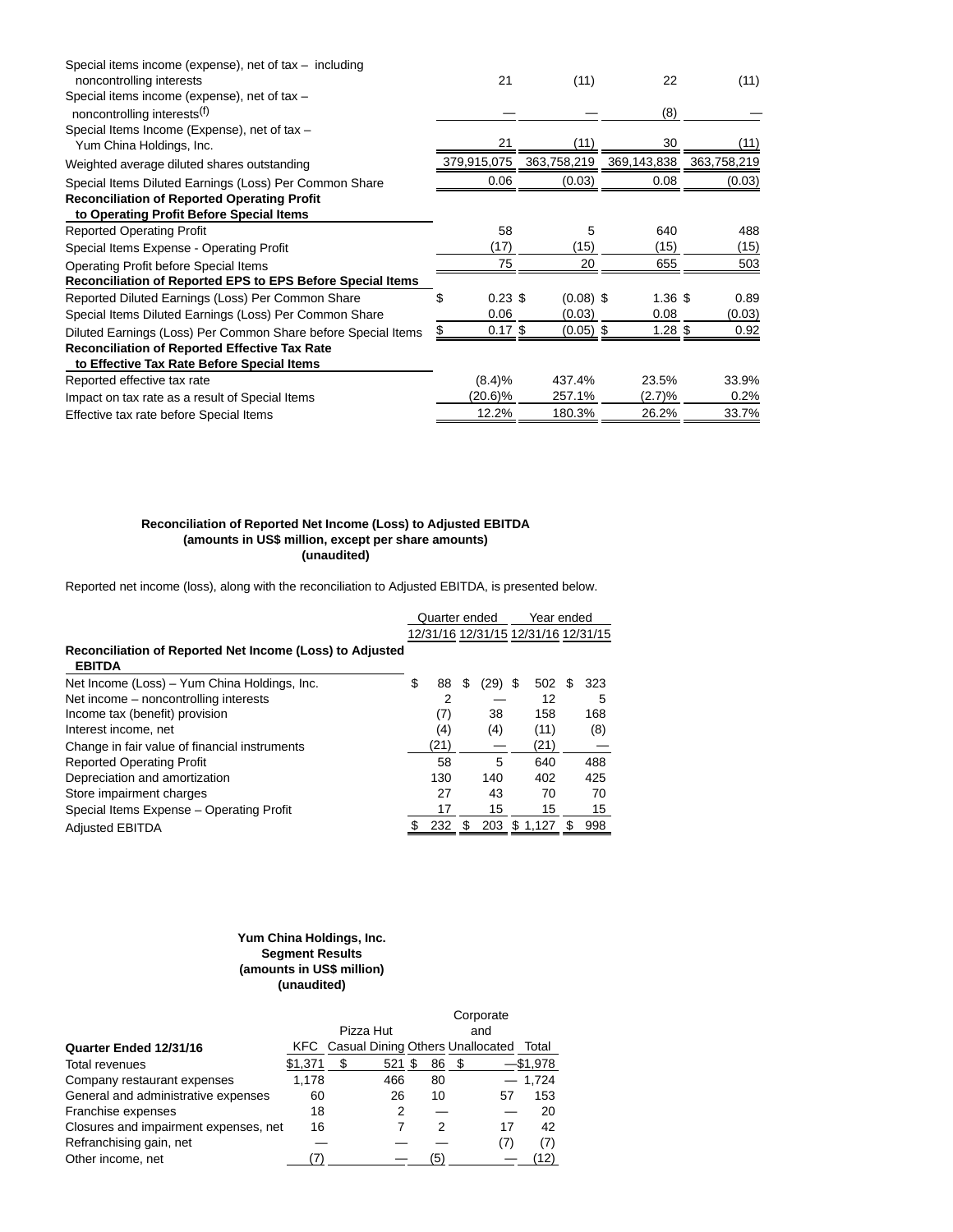|                         | 265     | 501 |  |                         | 67 1.920 |
|-------------------------|---------|-----|--|-------------------------|----------|
| Operating Profit (Loss) | \$106\$ |     |  | 20 \$ (1) \$ (67) \$ 58 |          |

|                                       |         | Corporate |                                             |     |     |         |          |  |
|---------------------------------------|---------|-----------|---------------------------------------------|-----|-----|---------|----------|--|
|                                       |         |           | Pizza Hut                                   |     | and |         |          |  |
| Quarter Ended 12/31/15                |         |           | <b>KFC</b> Casual Dining Others Unallocated |     |     |         | Total    |  |
| <b>Total revenues</b>                 | \$1,430 | \$        | 524 \$                                      | 94  | S   |         | –\$2,048 |  |
| Company restaurant expenses           | 1,261   |           | 494                                         | 93  |     |         | 1,848    |  |
| General and administrative expenses   | 54      |           | 24                                          | 9   |     | 50      | 137      |  |
| Franchise expenses                    | 21      |           |                                             |     |     |         | 21       |  |
| Closures and impairment expenses, net | 33      |           |                                             | 2   |     |         | 42       |  |
| Refranchising gain, net               |         |           |                                             |     |     | (6)     | (6)      |  |
| Other income, net                     |         |           |                                             | (3) |     | 11      |          |  |
|                                       | 1,362   |           | 525                                         | 101 |     | 55      | 2,043    |  |
| Operating Profit (Loss)               | 68      | S         |                                             |     |     | (55) \$ | 5        |  |

The above tables reconcile segment information, which is based on management responsibility, with our Consolidated and Combined Summary of Results. Corporate and unallocated expenses comprise items that are not allocated to segments for performance reporting purposes.

The Corporate and Unallocated column in the above tables includes, among other amounts, all amounts that we have deemed Special Items. See Reconciliation of Reported Results to Non-GAAP Measures.

## **Yum China Holdings, Inc. Segment Results (amounts in US\$ million) (unaudited)**

|                                       |         | Corporate                              |       |         |     |       |          |  |
|---------------------------------------|---------|----------------------------------------|-------|---------|-----|-------|----------|--|
|                                       |         | Pizza Hut                              |       |         | and |       |          |  |
| <b>Year ended 12/31/16</b>            | KFC     | Casual Dining Others Unallocated Total |       |         |     |       |          |  |
| <b>Total revenues</b>                 | \$4,696 | \$                                     | 1,774 | \$282\$ |     |       | \$6,752  |  |
| Company restaurant expenses           | 3,826   |                                        | 1,524 | 261     |     | (1)   | 5,610    |  |
| General and administrative expenses   | 161     |                                        | 80    | 30      |     | 153   | 424      |  |
| Franchise expenses                    | 68      |                                        | 3     |         |     |       | 71       |  |
| Closures and impairment expenses, net | 41      |                                        | 17    | 3       |     | 17    | 78       |  |
| Refranchising gain, net               |         |                                        |       |         |     | (15)  | (15)     |  |
| Other income, net                     | (45)    |                                        |       | (6)     |     | '5)   | (56)     |  |
|                                       | 4,051   |                                        | 1,624 | 288     |     | 149   | 6,112    |  |
| Operating Profit (Loss)               | 645     |                                        | 150   | (6<br>S | S   | (149) | 640<br>S |  |

|                                       |         | Corporate                        |            |            |         |  |  |  |
|---------------------------------------|---------|----------------------------------|------------|------------|---------|--|--|--|
|                                       |         | Pizza Hut                        |            | and        |         |  |  |  |
| <b>Year ended 12/31/15</b>            | KFC.    | Casual Dining Others Unallocated |            |            | Total   |  |  |  |
| Total revenues                        | \$4,768 | \$<br>1,825                      | $$316$ \$  |            | \$6,909 |  |  |  |
| Company restaurant expenses           | 4,032   | 1.599                            | 300        |            | 5,931   |  |  |  |
| General and administrative expenses   | 150     | 73                               | 28         | 144        | 395     |  |  |  |
| Franchise expenses                    | 70      |                                  |            |            | 70      |  |  |  |
| Closures and impairment expenses, net | 50      | 8                                | 6          |            | 64      |  |  |  |
| Refranchising gain, net               |         |                                  |            | (13)       | (13)    |  |  |  |
| Other income, net                     | (33)    |                                  | (4)        | 11         | (26)    |  |  |  |
|                                       | 4,269   | 1,680                            | 330        | 142        | 6,421   |  |  |  |
| <b>Operating Profit (Loss)</b>        | 499     | 145<br>S                         | \$<br>(14) | \$<br>142) | 488     |  |  |  |

The above tables reconcile segment information, which is based on management responsibility, with our Consolidated and Combined Summary of Results. Corporate and unallocated expenses comprise items that are not allocated to segments for performance reporting purposes.

The Corporate and Unallocated column in the above tables includes, among other amounts, all amounts that we have deemed Special Items. See Reconciliation of Reported Results to Non-GAAP Measures.

> **Notes to the Consolidated and Combined Summary of Results, Consolidated and Combined Balance Sheets and Consolidated and Combined Statements of Cash Flows (amounts in US\$ million) (unaudited)**